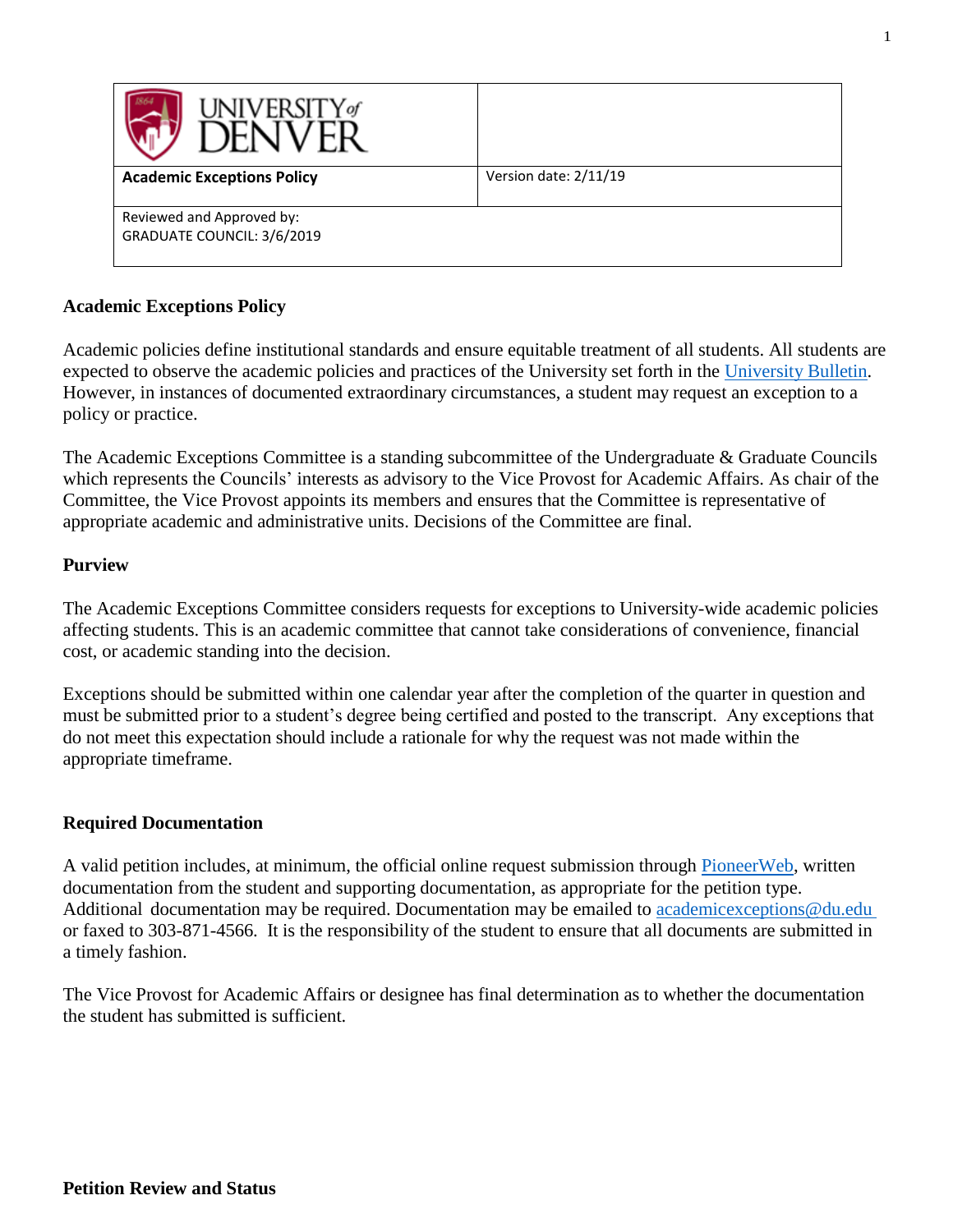- It is the responsibility of the students to check the status of their petitions and respond to requests by the Committee representative.
- The student will be notified (via PioneerWeb) of the decision within one week of when the request was reviewed.
- A student has 45 days from the initial submission to complete the petition. If, at the end of 45 days there are still outstanding documents, the petition will be cancelled, and the student will need to resubmit a new petition.
- A student may re-petition if there is new documentation that was not reasonably available at the time of the initial decision.

# academic exceptions Graduate Students

academicexceptions@du.edu

Academic policies define institutional standards and ensure equitable treatment of all students. All students are expected observe the academic policies and practices of the University, however, in instances of documented extraordinary circumstances, a student may request an exception to a policy or practice. Please visit the [Academic Exceptions policy](https://www.du.edu/studentlife/advising/media/documents/academic_exceptions_policy.pdf) for additional information.

# **The Process**

## **Step 1. Get Advised**

- Contact the Office of Graduate Education for assistance with the petition process
- Email [gststu@du.edu](mailto:gststu@du.edu) or call 303-871.2706

## **Step 2. Submitting Academic Exception Petitions**

Student Submission- [PioneerWeb](https://pioneerweb.du.edu/)

- Petitions for Academic Exceptions are submitted through PioneerWeb. Submission through PioneerWeb initiates the petition process. Petitions that are not submitted through PioneerWeb will not be reviewed.
- Log into **PioneerWeb** account (see Illustration on next page)
	- o Click on the myWeb tab.
	- o Click on the Expand the myWeb (Banner Self-Service) menu folder.
	- o Click on the Student folder.
	- o Click on the Student Records folder.
	- o Click on Request Academic Exception.
- Fill out required items in the form and submit a brief summary in the "Request" field. Detailed explanations should be entered in "Reason" field. There is a 4000-character limit in the "Reason" field.
- A valid petition includes written documentation from the student's advisor or the instructor of the course(s), if the request is regarding a course. Additional documentation or information may be required before the petition can be reviewed and should be sent to [academicexceptions@du.edu](mailto:academicexceptions@du.edu)
- When there is a status change on a petition, the student will receive an email prompting the student to check the status of the petition on PioneerWeb.
- If a petition remains incomplete for 45 days, it will be cancelled.

## **Step 3. Wait for committee review**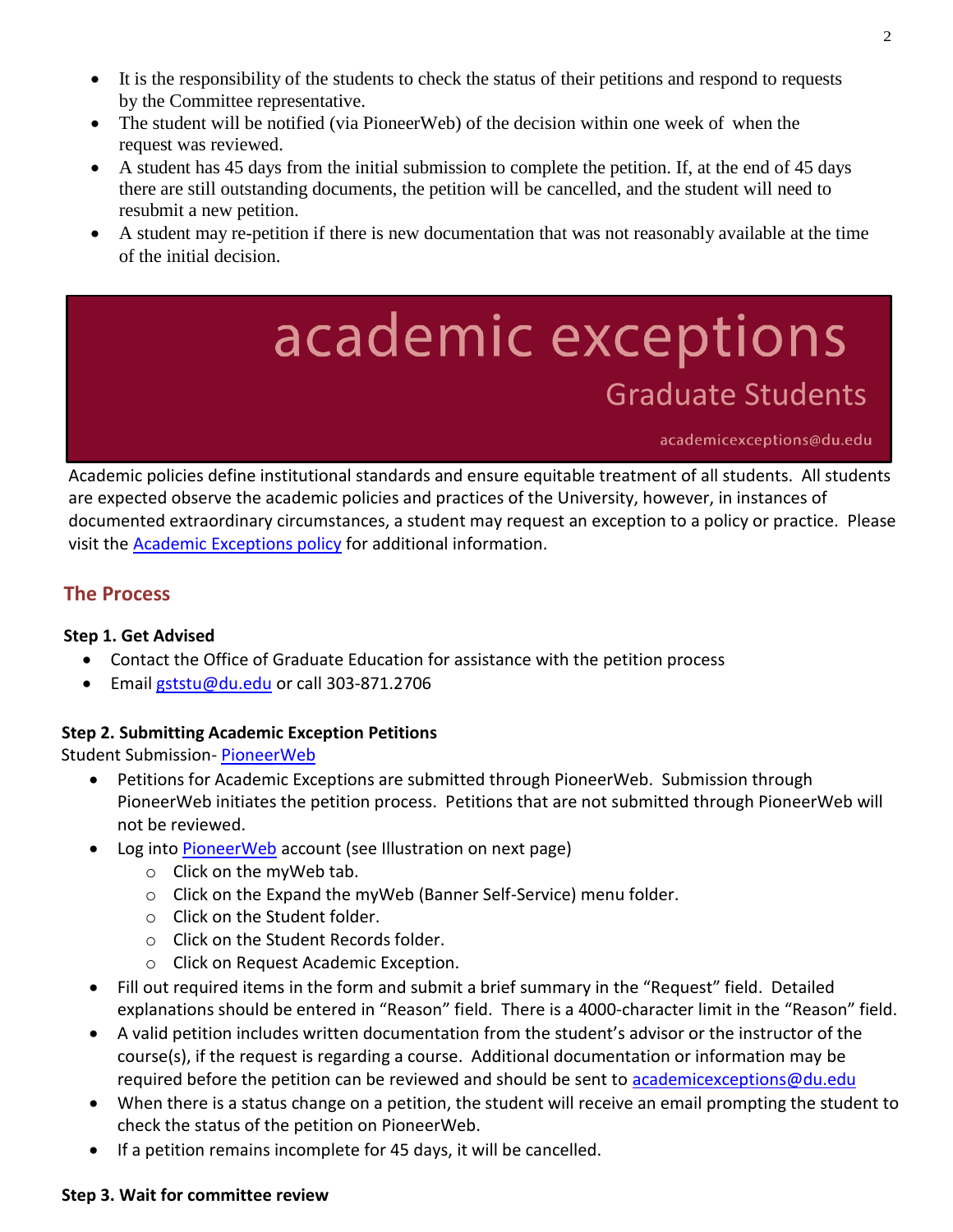- The Senior Vice Provost for Research and Graduate Education and the Vice Provost for Academic Affairs complete the initial review of graduate academic exceptions. It if is determined that an academic exception requires review of the Academic Exceptions Committee, the exception will be referred to the Academic Exceptions Committee.
- The Academic Exceptions Committee meets once a month to review petitions and documentation. The Committee does not meet in July.
- Students will receive an email notification once the review is complete.
- To check the status of a petition, follow the above steps and then click on View Academic Exceptions.

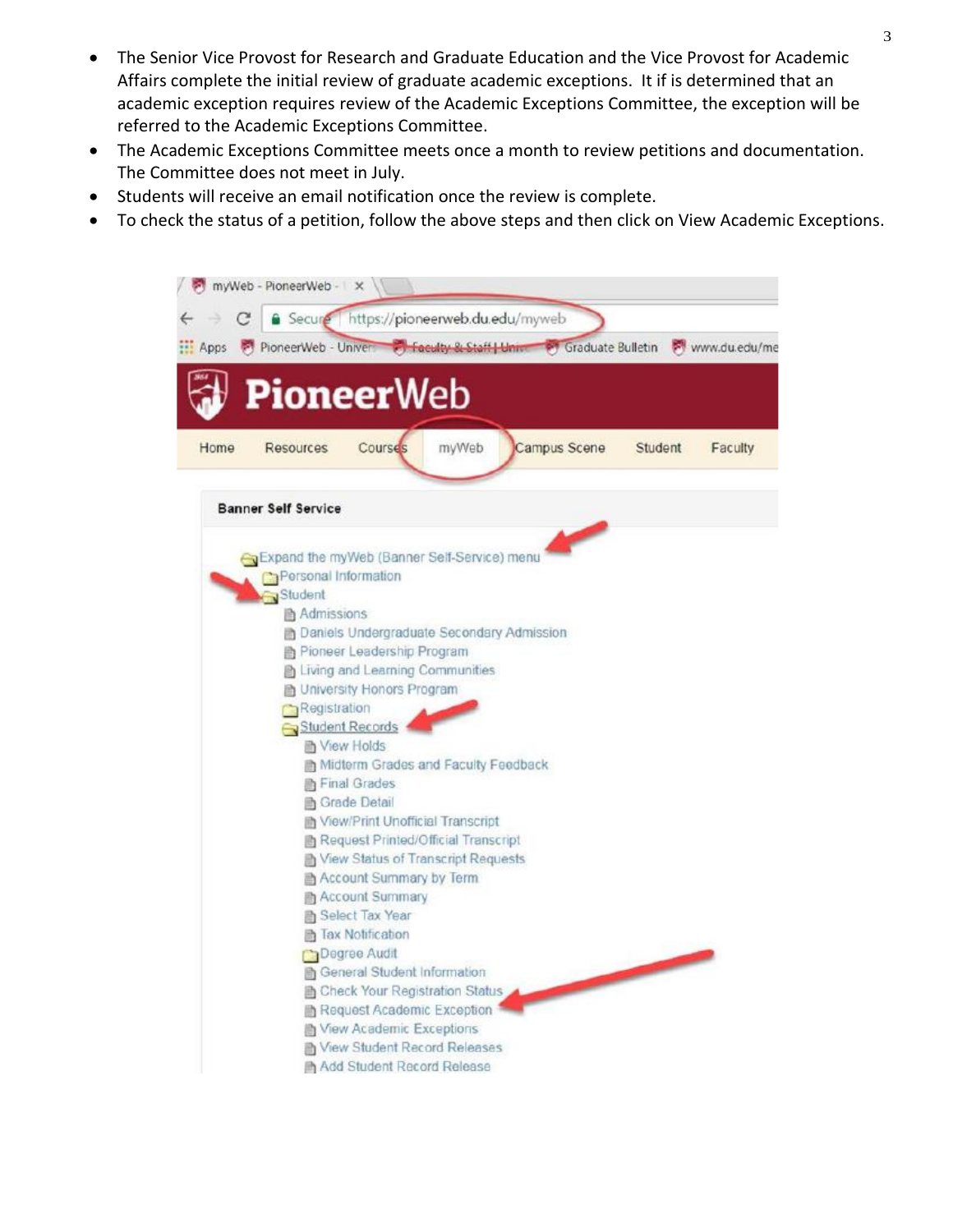# **Exception Requests and Required Documentation**

The Senior Vice Provost for Research and Graduate Education, the Vice Provost for Academic Affairs and /or the Academic Exceptions Committee will review the following requests in addition to any issues referred to the Committee by the Vice Provost.

Note: Petitions for graduate students in Morgridge College of Education, University College, Graduate School of Social Work and Josef Korbel School of International Studies also require academic dean (or designee) input. Once the student's petition and University personnel input for that petition has been received, the information will be sent to the academic dean or designee for input.

## **Changing Course Registration after the Published [Registration](https://www.du.edu/registrar/) Deadlines**

The Committee will consider retroactive adds or drops **only** in the event of extenuating circumstances beyond the student's control

- Request to add or drop a course when the student was in contact with instructor prior to the published registration deadlines
	- o *Documentation*: Letter(s) on institutional letterhead or email from an appropriate University personnel.
- Serious illness or death of immediate family member that prevents the student from completing the course(s).
	- o *Documentation (for illness):* Confirmation on letterhead from licensed healthcare provider of immediate family member's status.
	- o *Documentation (for death):* Memorial service folder, obituary, or copy of death certificate
- Job relocation or loss of employer reimbursement eligibility due to **involuntary** job loss.
	- o *Documentation*: Letter on business letterhead from immediate supervisor or human resources administrator.
- Unexpected increase in job responsibilities, required change in work schedule, or required travel that prevents completion of course(s).
	- o *Documentation*: Letter on business letterhead from immediate supervisor or human resources administrator that specifies the dates of increased workload and/or travel.
- Registration for the wrong course or course level (e.g. registered for master's level course (4xxx) that should have been doctoral (5xxx).
	- o *Documentation*: Letter(s) on institutional letterhead or email from an appropriate University personnel.

## **Retroactive Withdrawal for Medical Reasons**

- A student with a mental health and/or physical health condition that prevents the student from completing course(s).
	- o *Documentation*: A student request for a retroactive withdrawal for medical reasons requires medical documentation from the student's treating healthcare provider using the [Treating](https://cm.maxient.com/reportingform.php?UnivofDenver&layout_id=49)  [Healthcare Provider Retroactive Withdrawal and Reentry for Medical Reasons form.](https://cm.maxient.com/reportingform.php?UnivofDenver&layout_id=49) Students should read full Medical [Leave of Absence](https://www.du.edu/studentlife/studentsupport/media/documents/du-medical-leave-of-absence-and-reentry.pdf) policy for additional details.

## **Request for an Extension of Time to Complete Graduate Degree**

• Student may be considered for an extension of time only if they are able to demonstrate potential to complete the degree. Students must include a detailed outline plan with milestones and goal dates leading to completion of the degree in their petition.